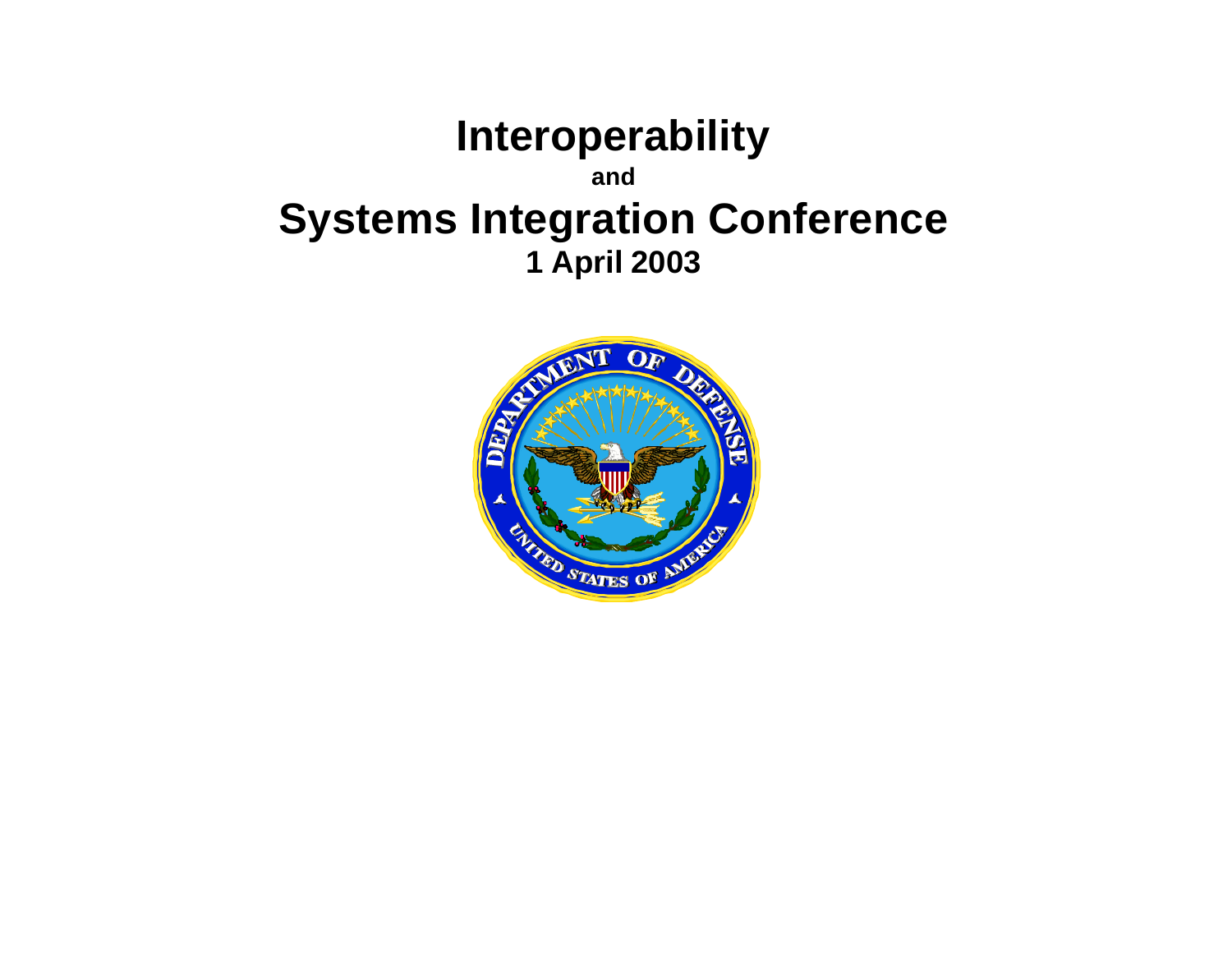

# **VISION**

# **Building Transformational Capabilities On**

**Today's Solid Foundation**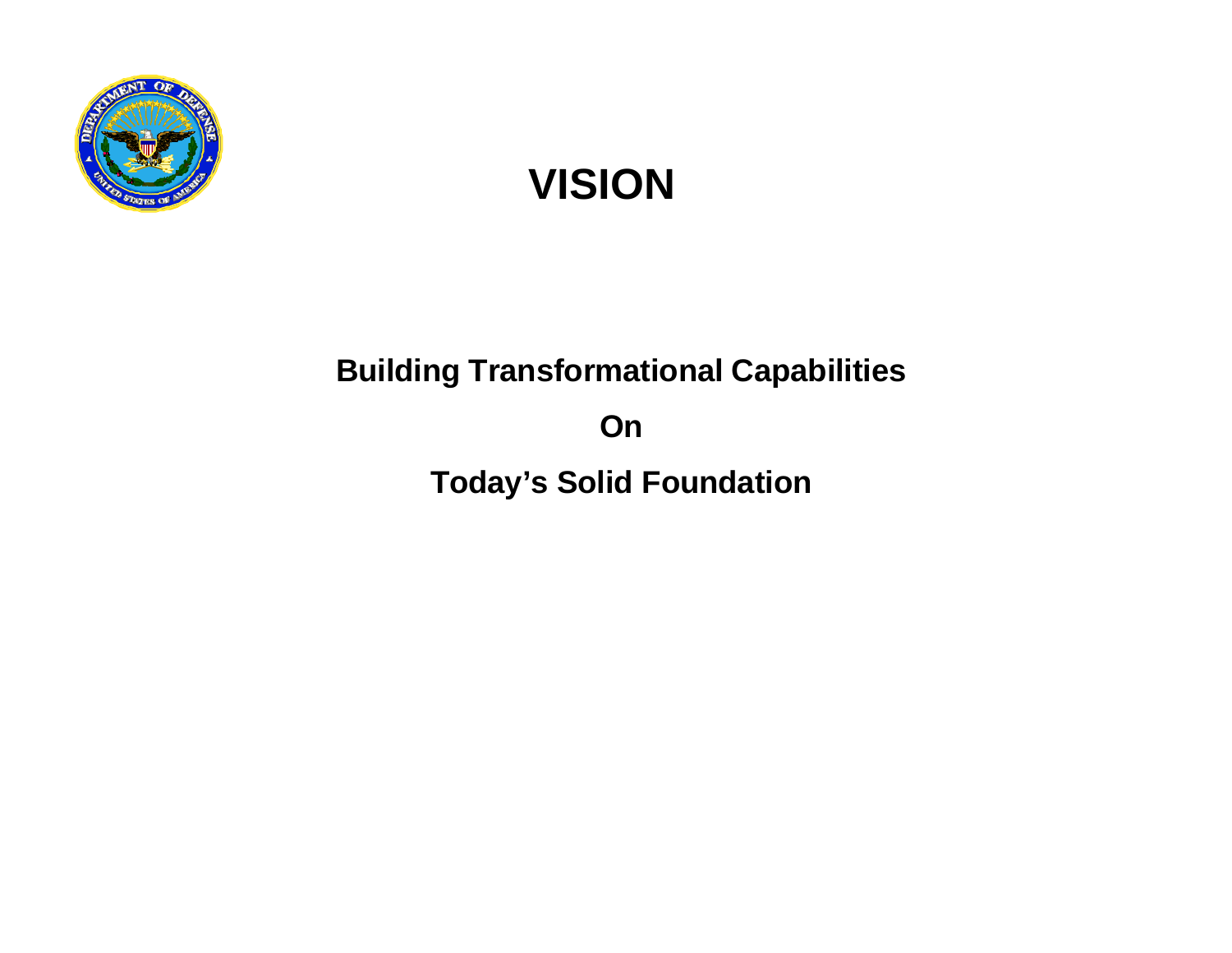

## Current Situation What we need to do better

#### **Requirements**

- **Setting capability-based requirements**
- **Adapting to changing conditions**
- **Matching operational, systems, and technical views of architectures**
- **Overcoming biases of Services and others**
- **Moving to transform military**

#### **Acquisition**

- **Making system decisions in a joint, mission context**
- **Transitioning technology**
- **Assessing complexity of new work and ability to perform it**
- **Controlling schedule and cost**
- **Passing operational tests**
- **Delivering fully integrated and interoperable systems-of-systems**

### **PPBS**

- **Laying analytical foundation for DPG and program review**
- **Aligning budgets with acquisition decisions**

#### **Sustainment**

- **Controlling O&S costs**
- **Reducing logistics tails**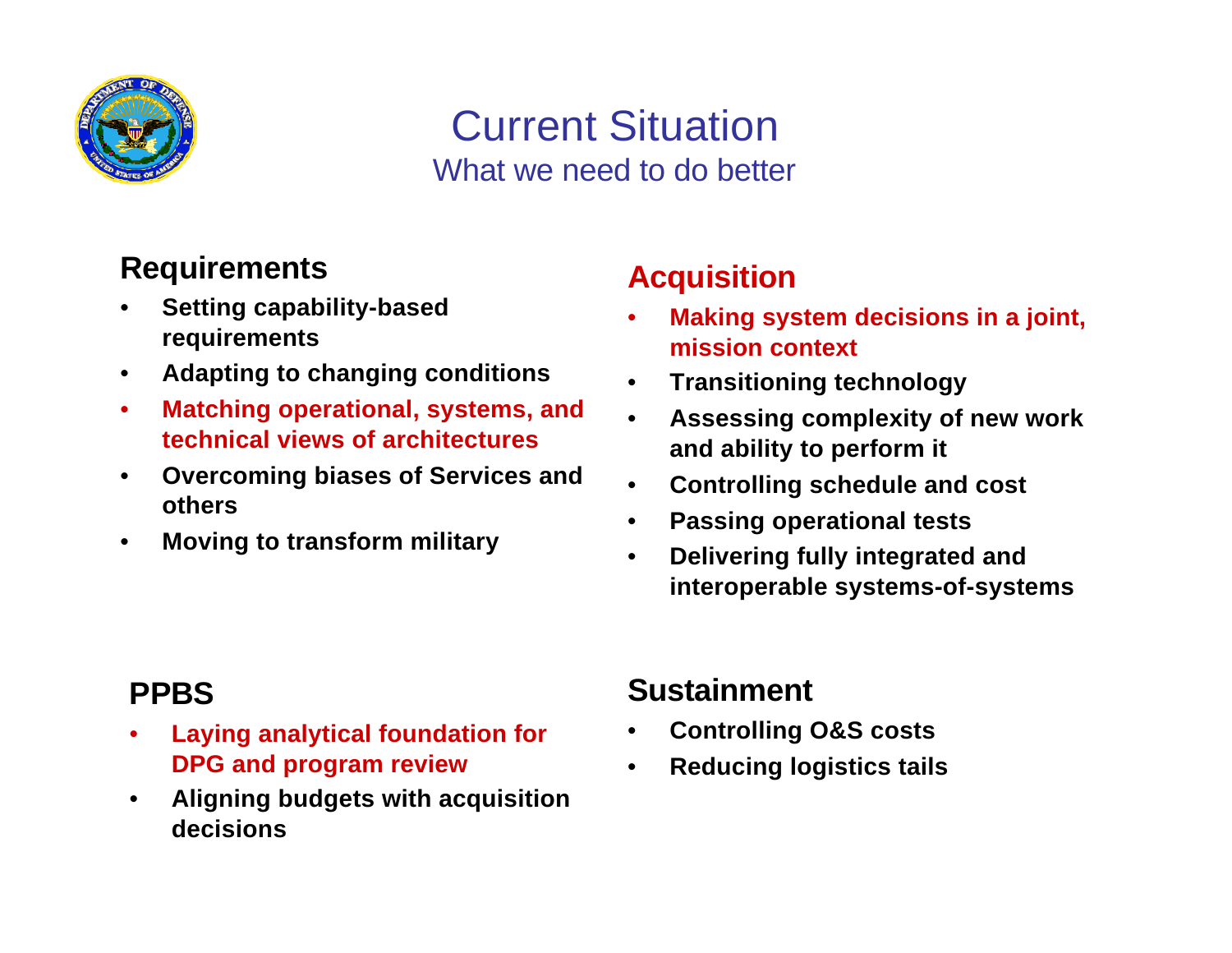

## **How will we do it?**

**An integrated approach addressing:**

•**Non-material** •**Systems-of-systems** •**Organizations and management**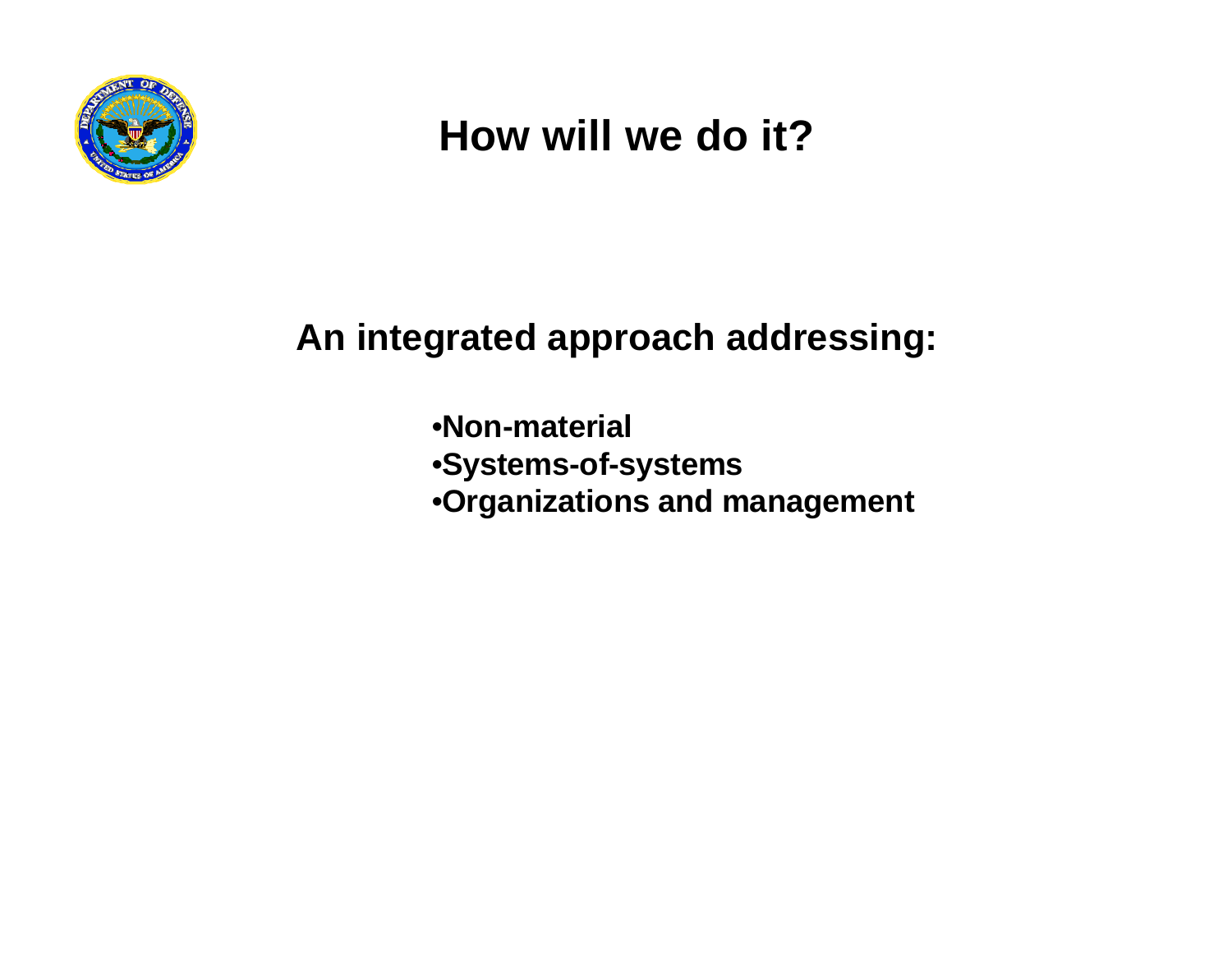

## **What are we doing?**

- • **Harmonizing Requirements and Acquisition Process**
- • **Emphasizing Jointness**
- • **Focusing on system-of-systems vs. pieces**
- • **Forging new leadership roles**
	- • **JFCOM (COCOMs)**
	- • **"Lead Service" roles**
	- • **CIO**
	- • **Industry and academia**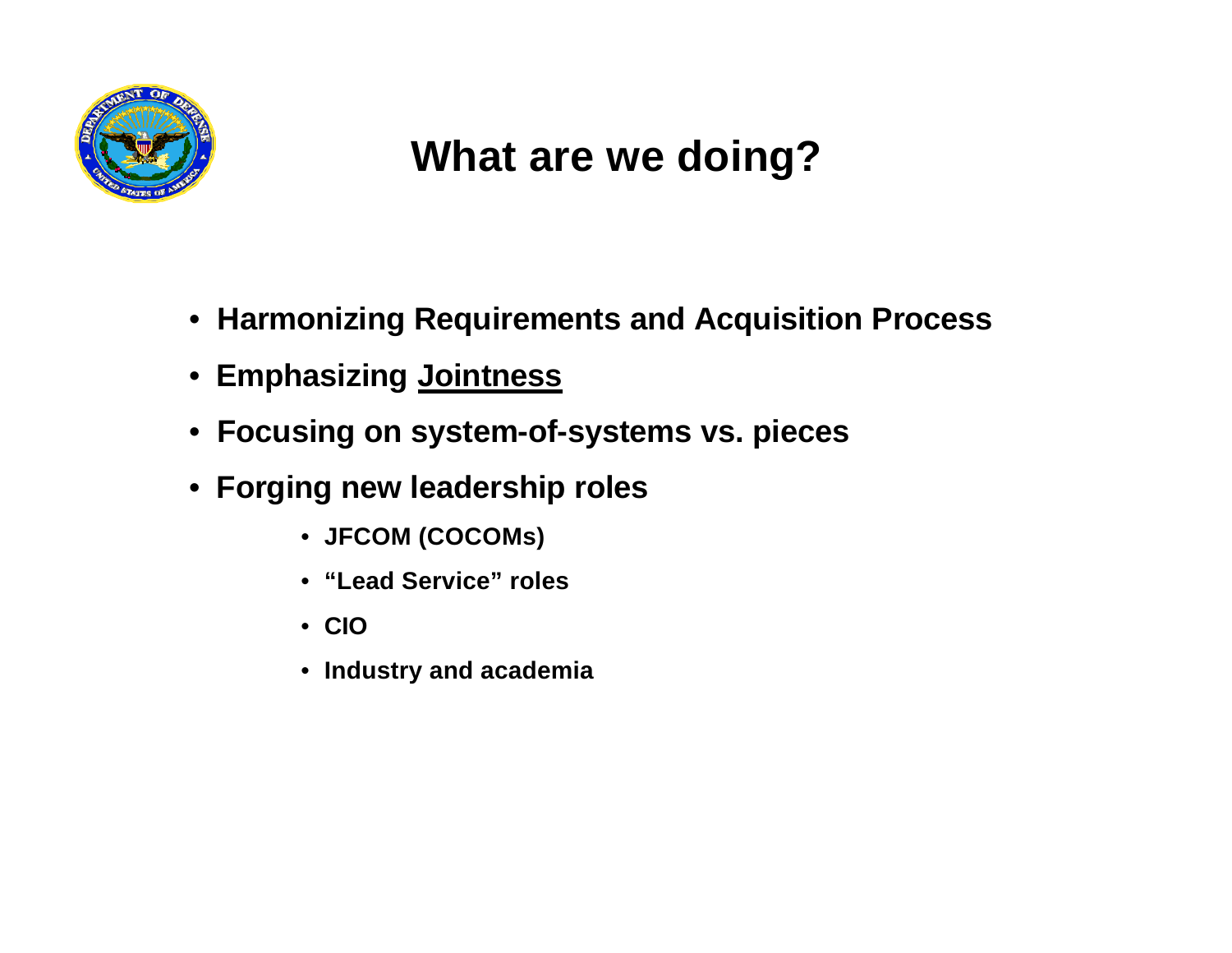

# How Are We Structured to do It?

# Partnership!

| AT&L | Joint<br><b>Staff</b> | <b>Policy</b> | PA&E | C <sub>3</sub> /C <sub>IO</sub> | <b>JFCOM/</b><br><b>COCOMS</b> | <b>Services</b><br>and<br><b>Agencies</b> | <b>Industry</b><br>and<br>Academia |
|------|-----------------------|---------------|------|---------------------------------|--------------------------------|-------------------------------------------|------------------------------------|
|------|-----------------------|---------------|------|---------------------------------|--------------------------------|-------------------------------------------|------------------------------------|

•Policy and Guidance Documents

## •Top Level Analysis

•Integrated Architectures (Capability Roadmaps, Investment Plans and Decisions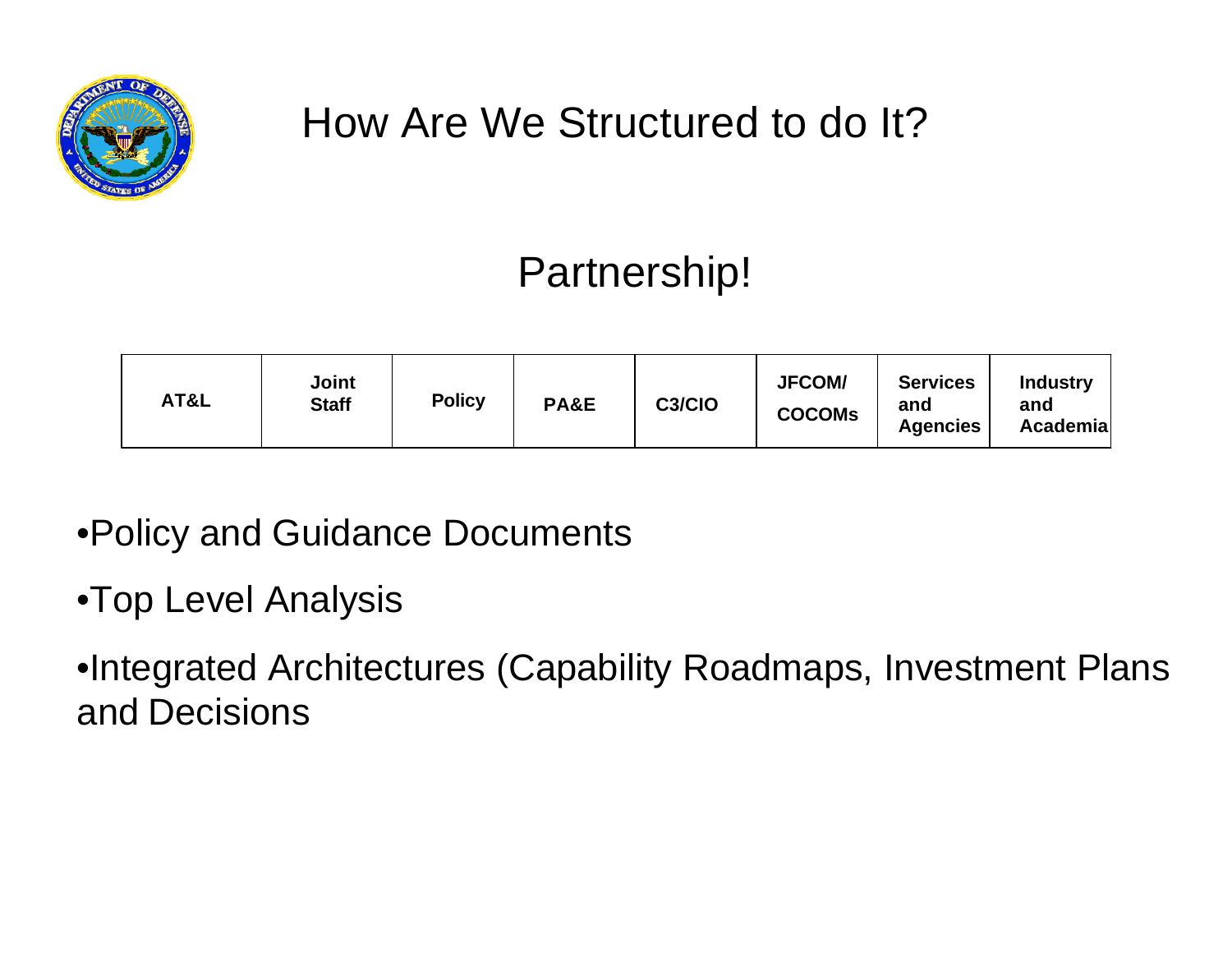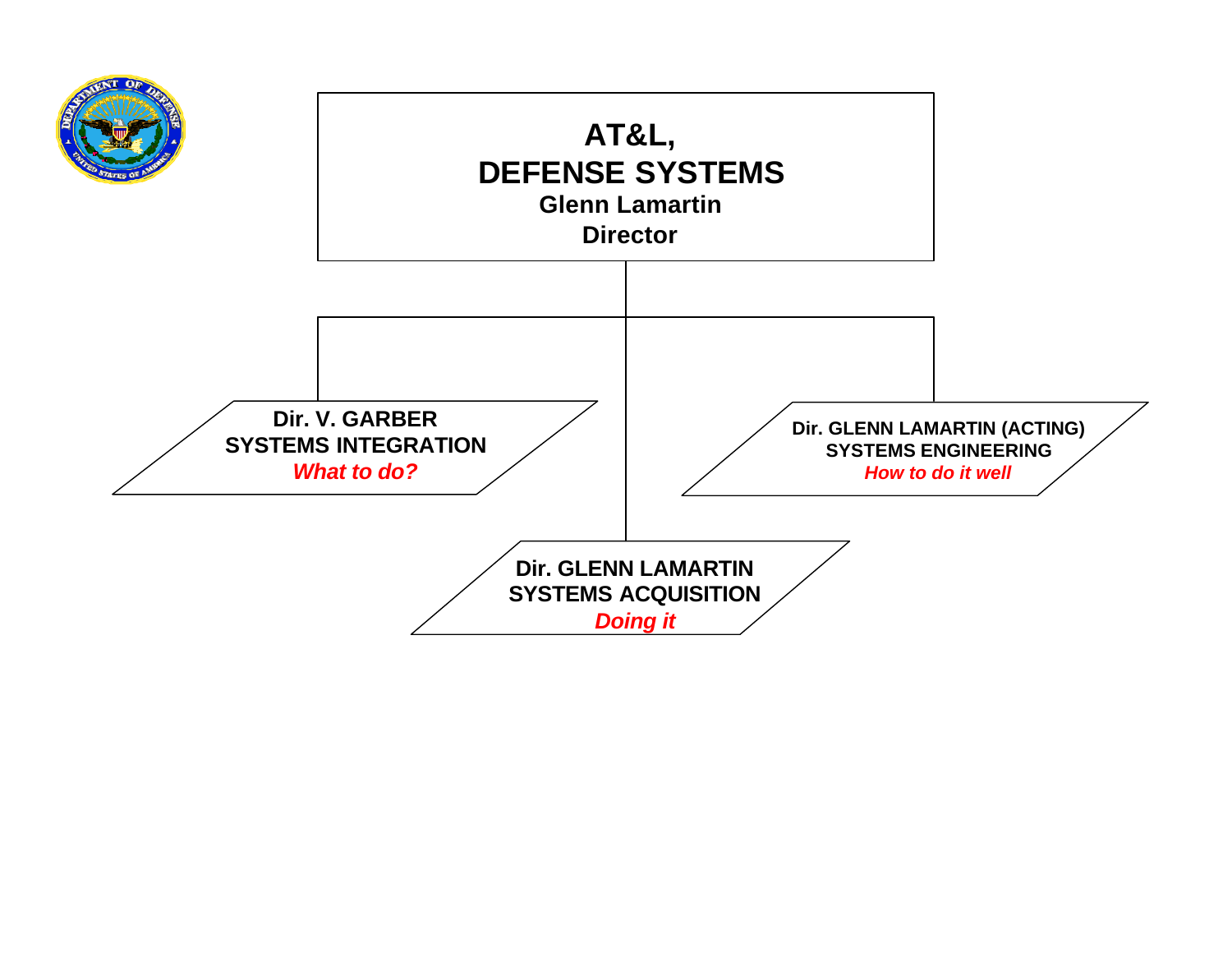## Integrated Architecture Development

#### **Integrated Architecture**  *Integrated Representation of Operations & Systems Integrated Capability Analysis* **National Military Strategy Joint Vision Joint Capstone Concept Functional Concepts Joint Operating Concepts Functional Concepts Service Operating Concepts** *Operational Input* **Joint Capability-Based Methodology** *Systems Input*  • *Current and 'in-development'* • *Role in mission area operations* • *War fighting capabilities* • *Development schedule* • *Investment plan* **Identification of Related Systems LtGen Cartwright, J8**, **17 December 2002** *Leading to……..* **Mechanism Process Products**

- *Developed and documented in a form which supports reasoning*
	- *Industry standards-based*
- *Created by an integrated operations/ systems team*
- *Integrated view of systems capabilities supporting operating concept*
- *Provides basis for analysis of gaps and alternative*
- *Integrated capability analysis strategy*
- *Capability Analysis Teams*
- *Metrics for operational and systems performance*
- *Common reference scenarios*
- *Common analytic approaches*
- *Integrated simulation environment*
- *Assessment of GIG support to areas*
	- • *Input to the GIG architecture*
- *Capability Roadmaps*
- *Investment Plans*
- *DPG, POM, PPBS Input*

*Executive oversight direction to Components Leadership!*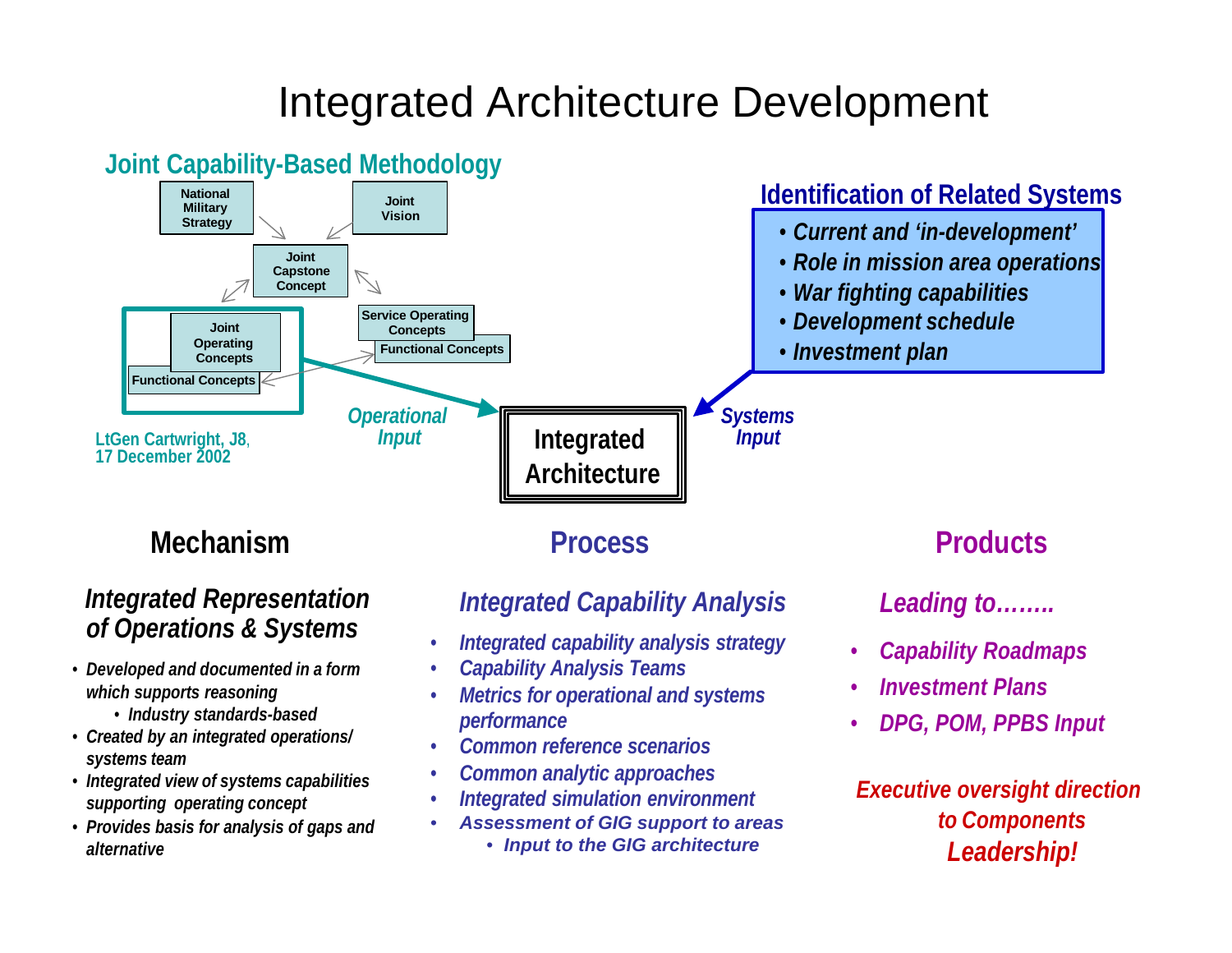

## **Steps in Process High Level Functional View Based on Interim 5000**

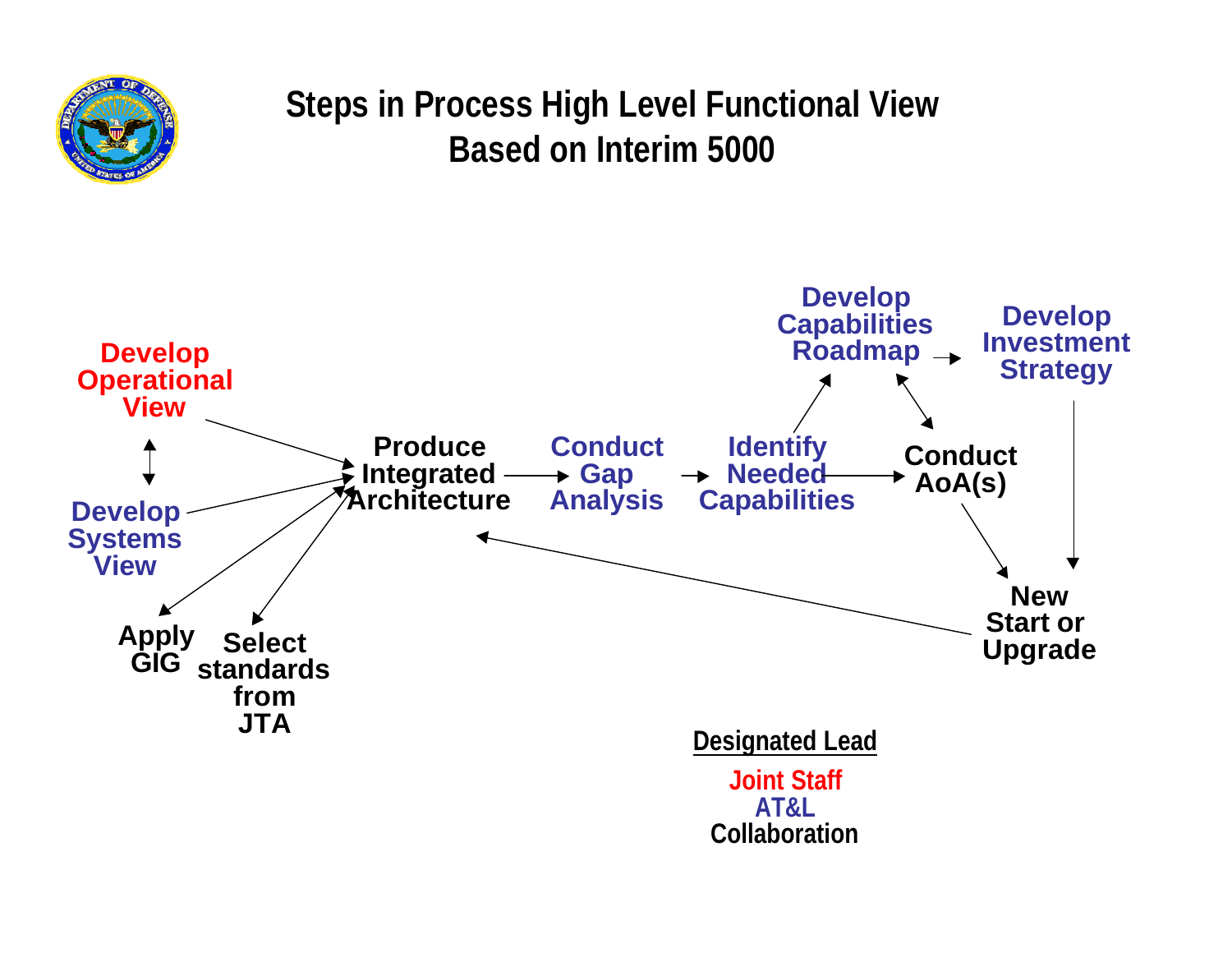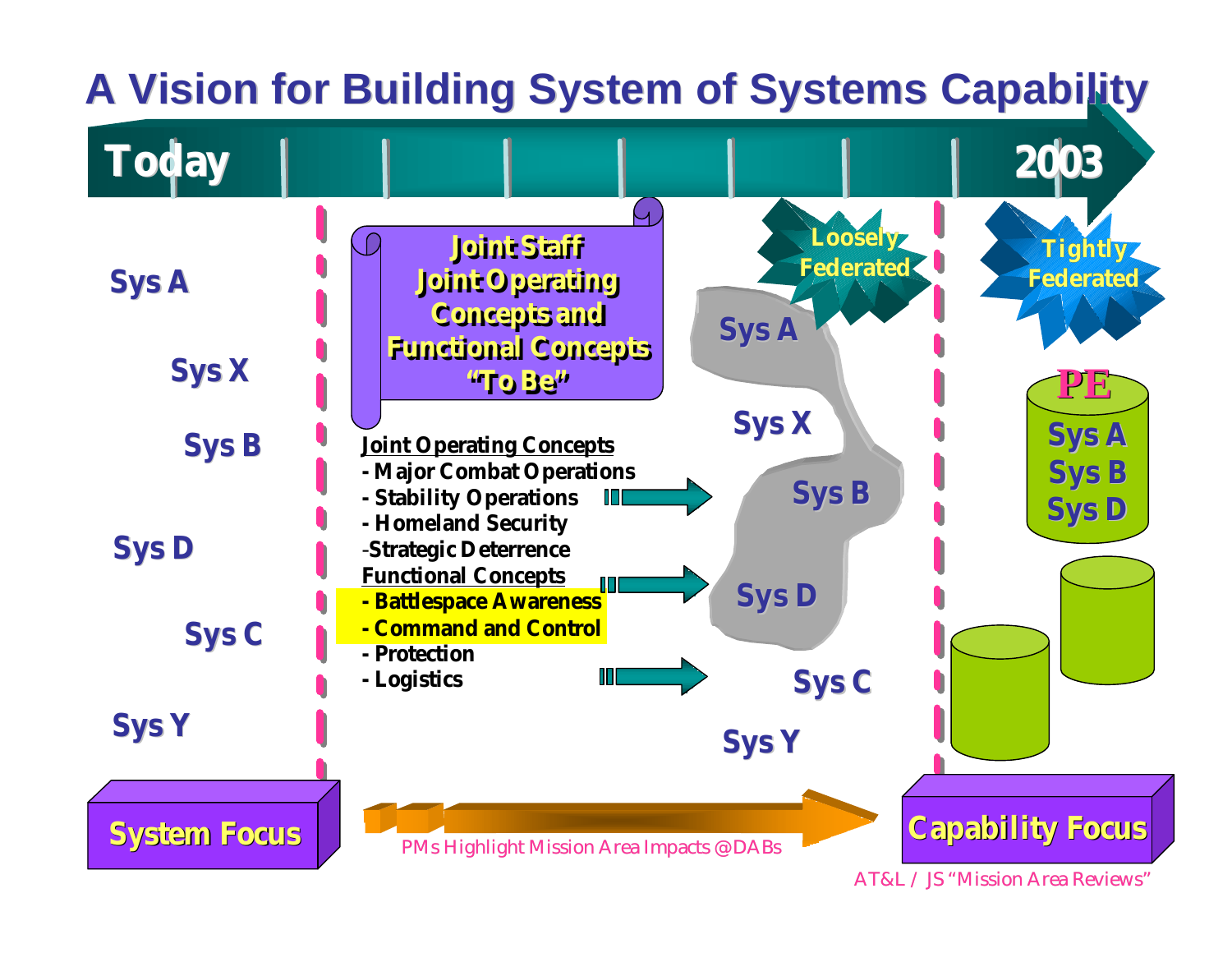## **JBMC<sup>2</sup>:**

#### **Family of Interoperable Operational Pictures (FIOP)**

*The Problem: No Coherent View of the Battlespace from COCOM to Soldier/Sailor/Airman/Marine* **Inability to Prosecute a Coordinated Strategy**





• *The cause*: multiple systems, conceived and developed individually

• Compounding the problem: systems, TTP, missions changing continuously, new coalition partners, stove-piped intelligence dissemination

Notes: •Some Svc systems deployed on other Svc platforms •As is depicts presence in at least one CINC theater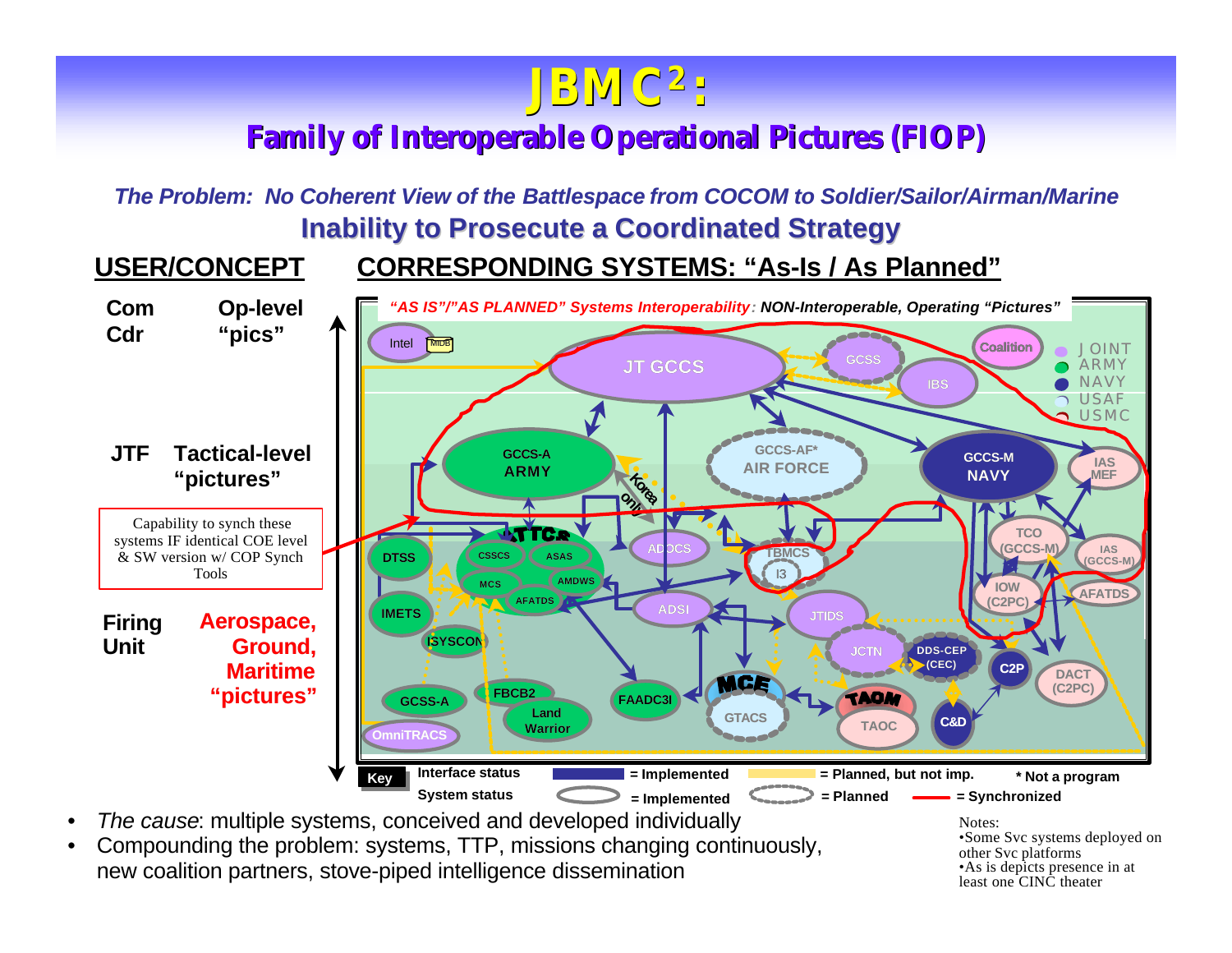# **FIOP Implementation**



**SIMP - Single Integrated Maritime Picture COP - Common Operational Picture SISP - Single Integrated Space Picture CTP - Common Tactical Picture**

**SIGP - Single Integrated Ground Picture SIAP - Single Integrated Air Picture SOFP - Special Operation Force Picture**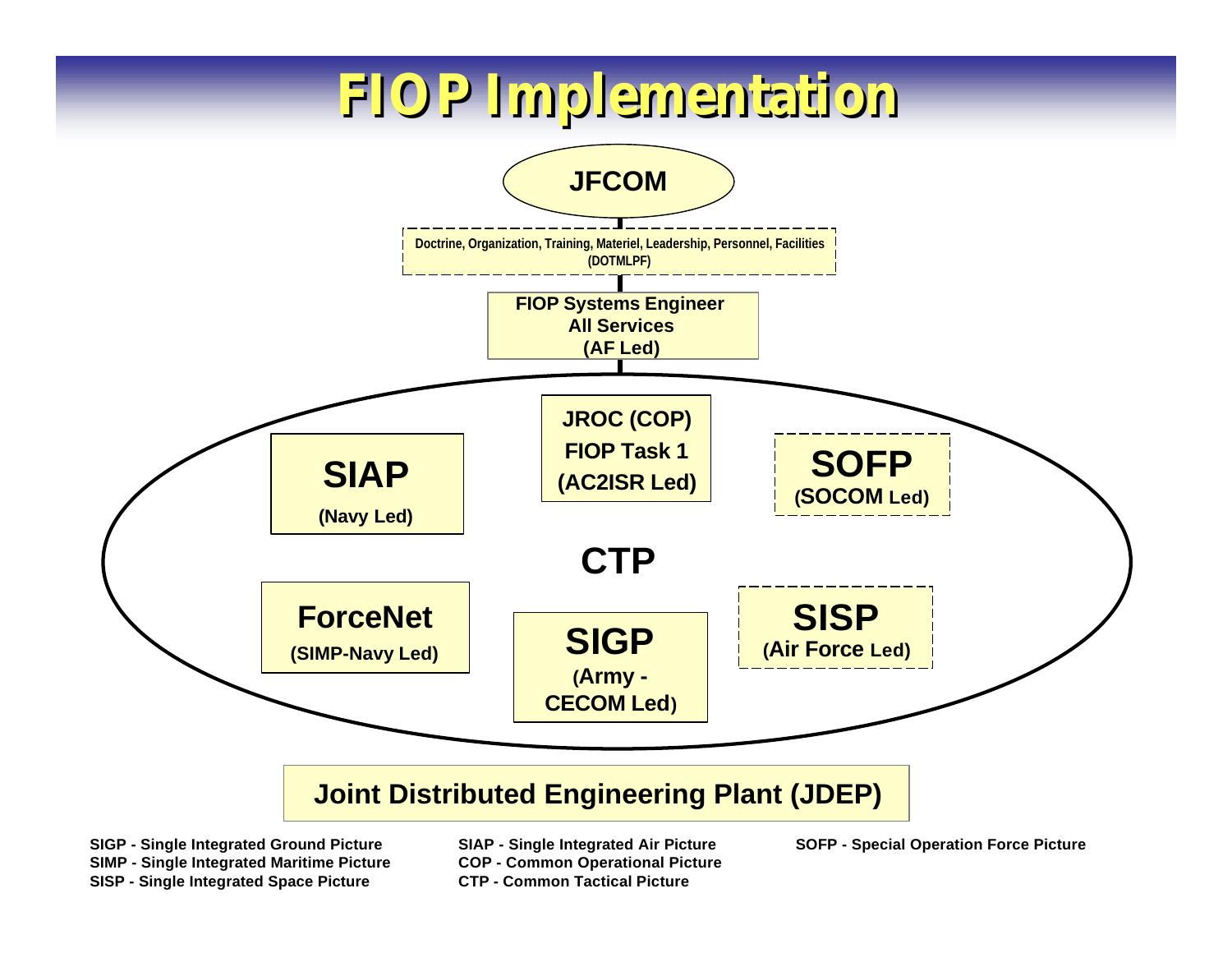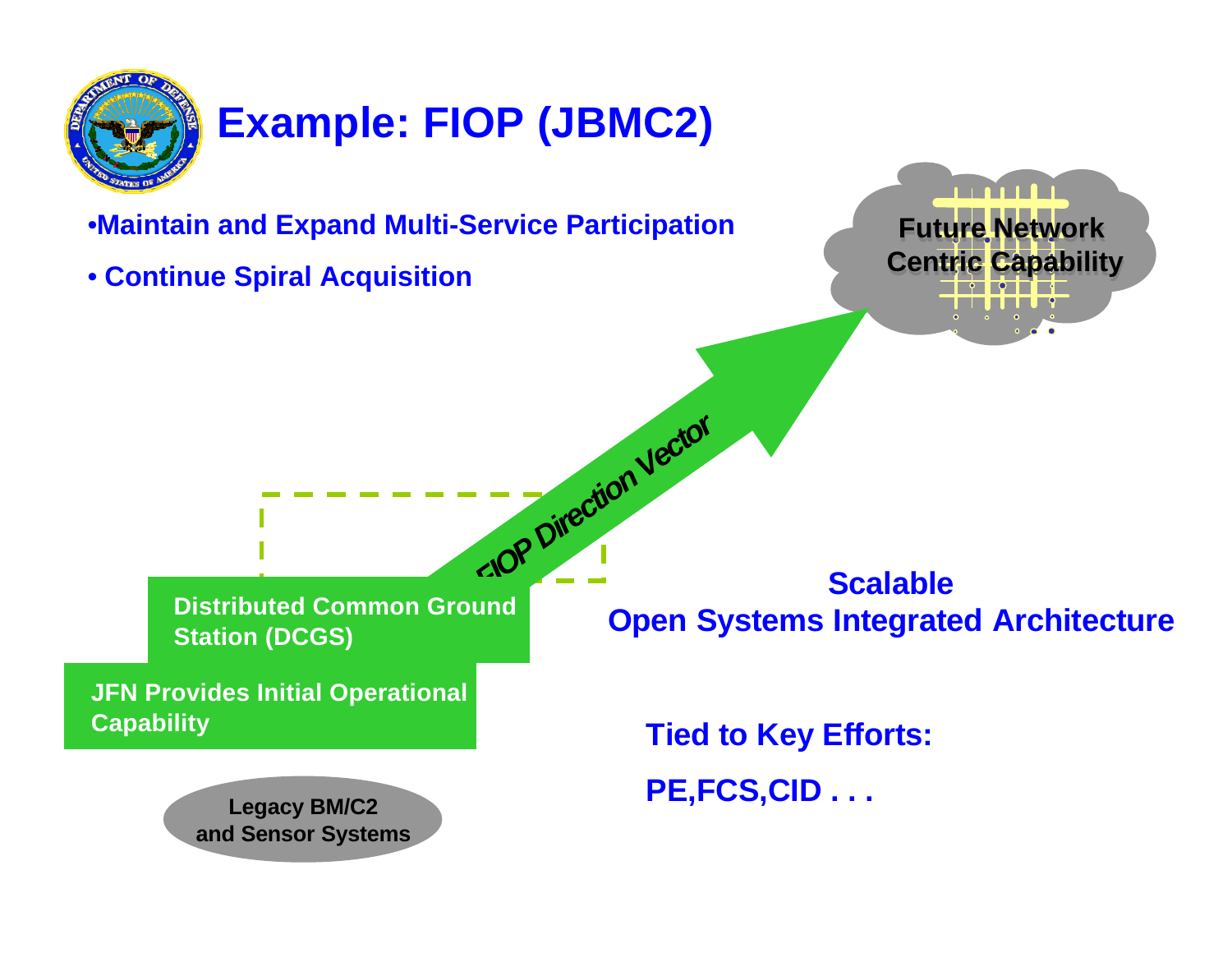

# **SUMMARY**

- • **We are in the midst of** *REAL* **transformation**
- • **We have a VISION, PLAN, and KEY EFFORTS underway**
- • **We must marshal all of our resources**
- • **Your partnership and participation is the key**